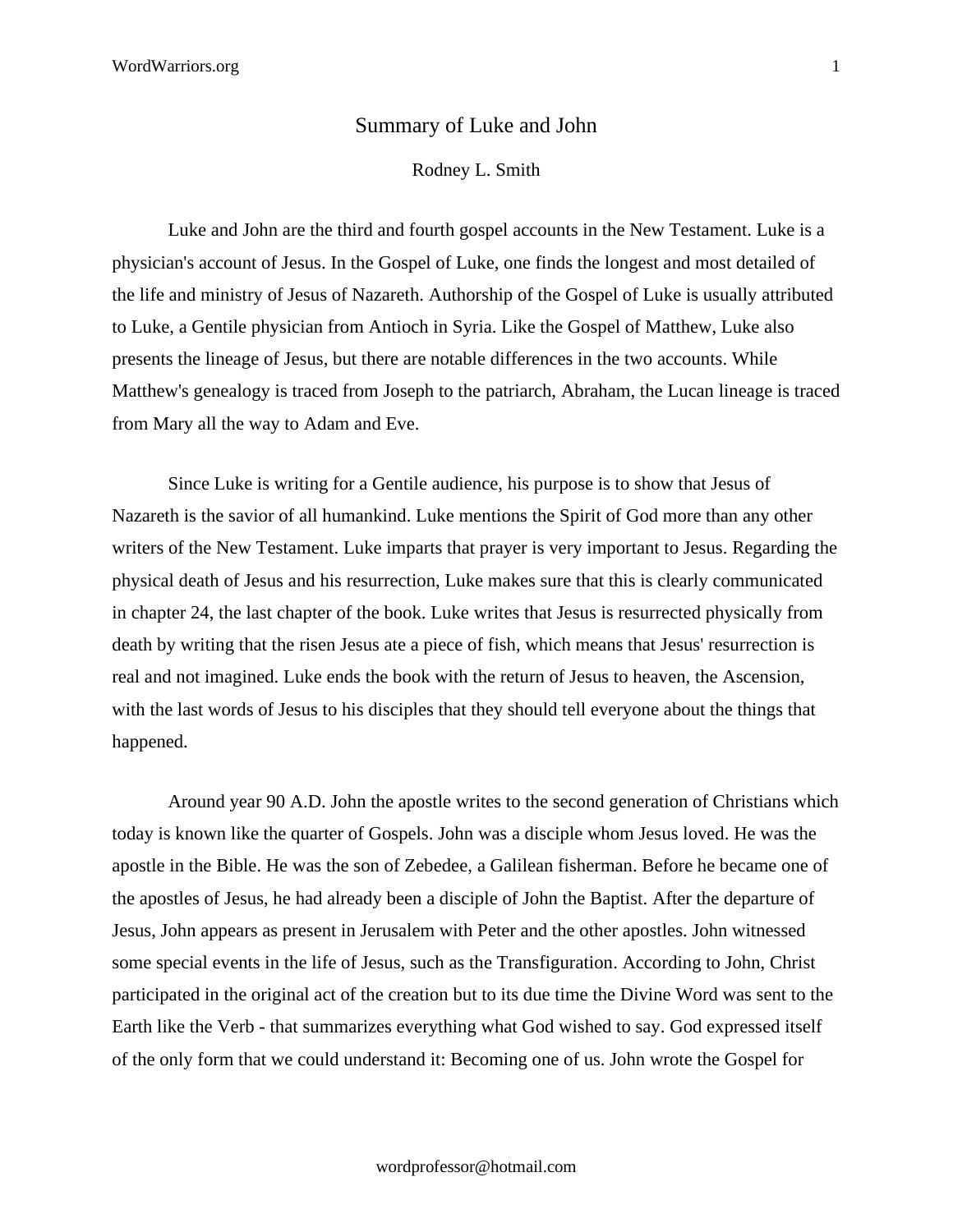Christians who were already familiar with the Synoptics. He gives the mature Christians a more profound insight into the personality of Jesus.

## **The Gospel According to Luke**

The Book of Luke is of the gospel genre. After a small introduction, Luke tells of how Zechariah was told of the birth of John the Baptist by the angel, Gabriel. Gabriel is sent to Nazareth to Mary and told her of Jesus' birth. Luke tells of the birth of Jesus and that He is presented in the Temple on the eighth day after His birth. John the Baptist is already preparing the way of the gospel. When Jesus is about thirty years old, He is baptized by John. Luke then lists Jesus' genealogy. Luke tells of Jesus' temptation while He in the desert for forty days. The people of Nazareth drive Jesus out of town. Jesus heals many and calls for His first disciples. Jesus teaches many people the gospel. In His teachings He uses parables and healings. Jesus feeds five thousand people out of five loaves of bread and two fish. Jesus warns His disciples, especially Peter, not to tell the people that He is The Christ. Peter, John, and James went with Jesus up onto a mountain. Jesus' transfiguration occurs there. Jesus teaches the Lord's Prayer. Jesus gives many warnings and encouragements. During the Last Supper, Jesus tells Peter that he will deny knowing Him three times. Jesus prays on the Mount of Olives and then is arrested. Peter does indeed deny Jesus three times. Jesus is taken before Pilate and Herod. Jesus is crucified, dies, is buried and then resurrected. Jesus appears to His disciples and commissions them to preach repentance and the remission of sins from Jerusalem to all nations. He commands them to wait in the city to first receive the promised power of the Holy Spirit. Then He ascends to heaven.

## **The Gospel According to John**

The Book of John is of the gospel genre. John opens with a description of the Word becoming flesh. John the Baptist denies being the Christ. John the Baptist declares it is Jesus who is the Lamb of God. Jesus calls on His first disciples. John describes Jesus turning water into wine at a wedding. Jesus teaches the kingdom of God to Nicodemus. John the Baptist gives testimony about Jesus. Jesus has a conversation with a Samaritan woman. John tells of Jesus healing many people and feeding of the five thousand. John tells of when Jesus walks on water.